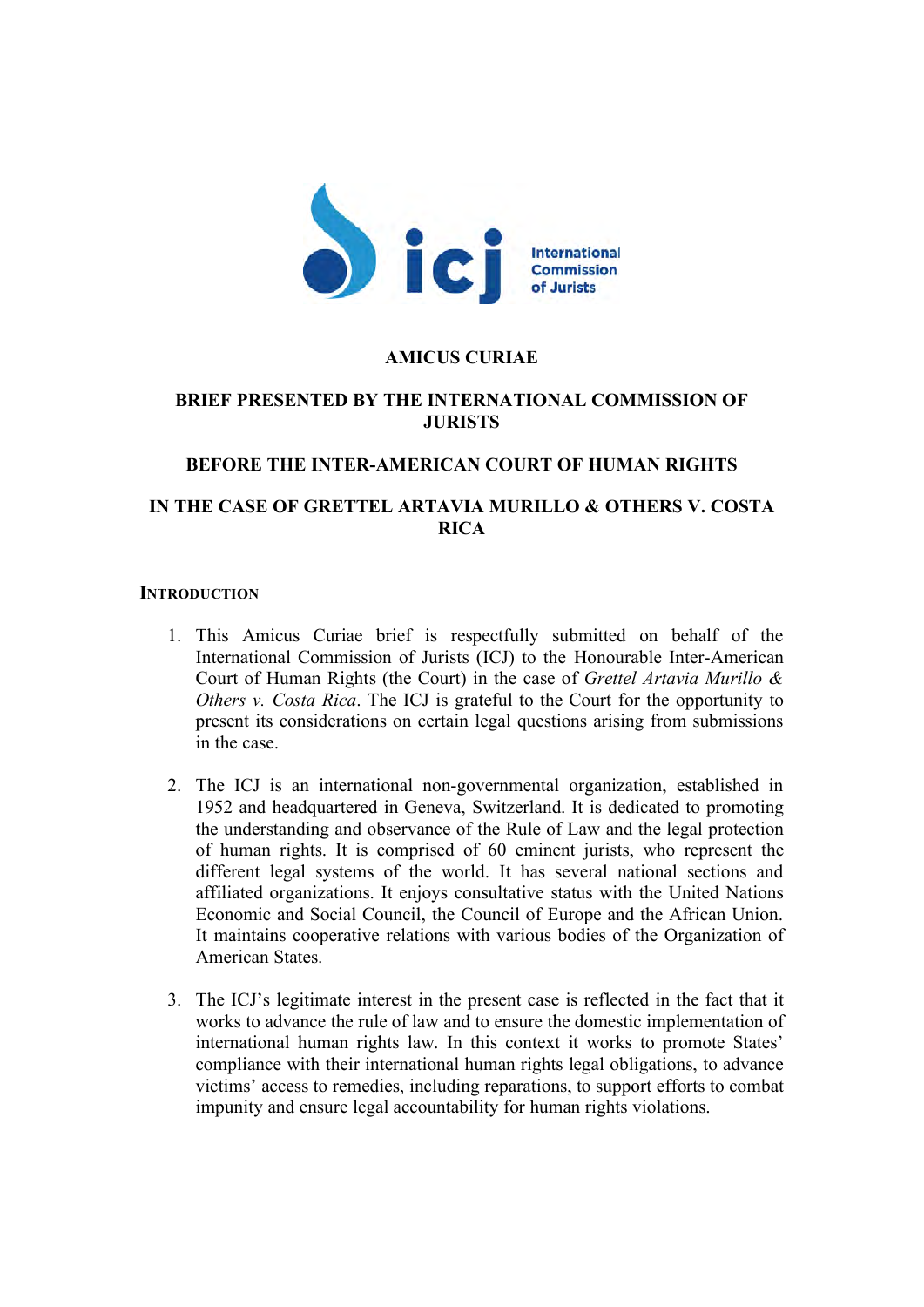#### **SUMMARY OF PURPOSE: ADDRESSING KEY DOCTRINAL ISSUES AT STAKE**

- 4. The immediate matter before this Court concerns the regulation of in vitro fertility treatment (*in vitro*) and the extent to which a State party to the American Convention may limit its availability. The applicants allege that Costa Rica has violated its obligation to respect their rights to protection of private and family life and the right to found a family as required by Articles 11 and 17 of the Convention together with Articles 1 and 2. They submit that this violation has occurred as a result of an impermissible restriction on their rights by the respondent State in the form of a complete legal prohibition *of in vitro*.
- 5. On its facts alone the case presents the Court with a series of complex issues involving a range of Convention provisions. The Court's decision will have important consequences for individuals in Costa Rica who cannot have children without the assistance of *in vitro*.
- 6. However the implications of the Court's decision will also extend beyond the current facts at issue and the rights at stake. Arguments by the respondent State and some Amici invoke the European Court of Human Rights doctrine of margin of appreciation.<sup>1</sup> In doing so they raise important doctrinal questions as to the nature and scope of States parties' ability to place restrictions on the enjoyment and exercise of rights under the American Convention. These questions entail potentially far-reaching legal determinations as to the interpretive principles and doctrine that should guide the Court both in assessing the permissibility of restrictions under the Convention and in defining its own role in undertaking such an assessment.
- 7. In the following paragraphs the ICJ will seek to outline a range of international legal and policy considerations of relevance to the Court's deliberations on these questions.

# **PERMISSIBLE STATE RESTRICTIONS ON RIGHTS: THE DIVERGENT APPROACH OF SUPRANATIONAL AUTHORITIES AT ISSUE IN THIS CASE**

8. It is an established tenet of international law common to each of the major supranational human rights regimes that not all protected rights are absolute. Indeed each supranational framework incorporates the principle that certain rights may permissibly be subject to State restrictions.<sup>2</sup> However it is also a commonly established rule that such restrictions are permissible only to the extent envisaged by the provisions of the international instrument in which the right concerned is enshrined. For example both the legal regimes established under the ICCPR and the ECHR subject State restrictions to rigorous criteria universally specifying that they will not be permissible unless their terms,

I Final Oral Argument of Costa Rica, 6 September 2012

<sup>&</sup>lt;sup>2</sup> See for example ICCPR Articles 5(1), 17, 18; Siracusa Principles on the Limitation and Derogation of Provisions in the International Covenant on Civil and Political Rights; General Comment No. 31, The Nature of the General Legal Obligation Imposed on States Parties to the Covenant, CCPR/C/21/Rev.1/Add. 13 26 May 2004, Para.6; HRC General Comment No. 34, Article 19: Freedoms of opinions and expression, 12 September 2011, CCPR/C/GC/34, Paras. 21 et seq. HRC General Comment No. 27, Freedom of Movement, CCPR/C/21/Rev.1/Add.9, 2 November 1999, Paras.11 et seq. See also Articles 17,18 & 8 European Convention on Human Rights; See also International Court of Justice, Advisory Opinion on Wall, Para. 136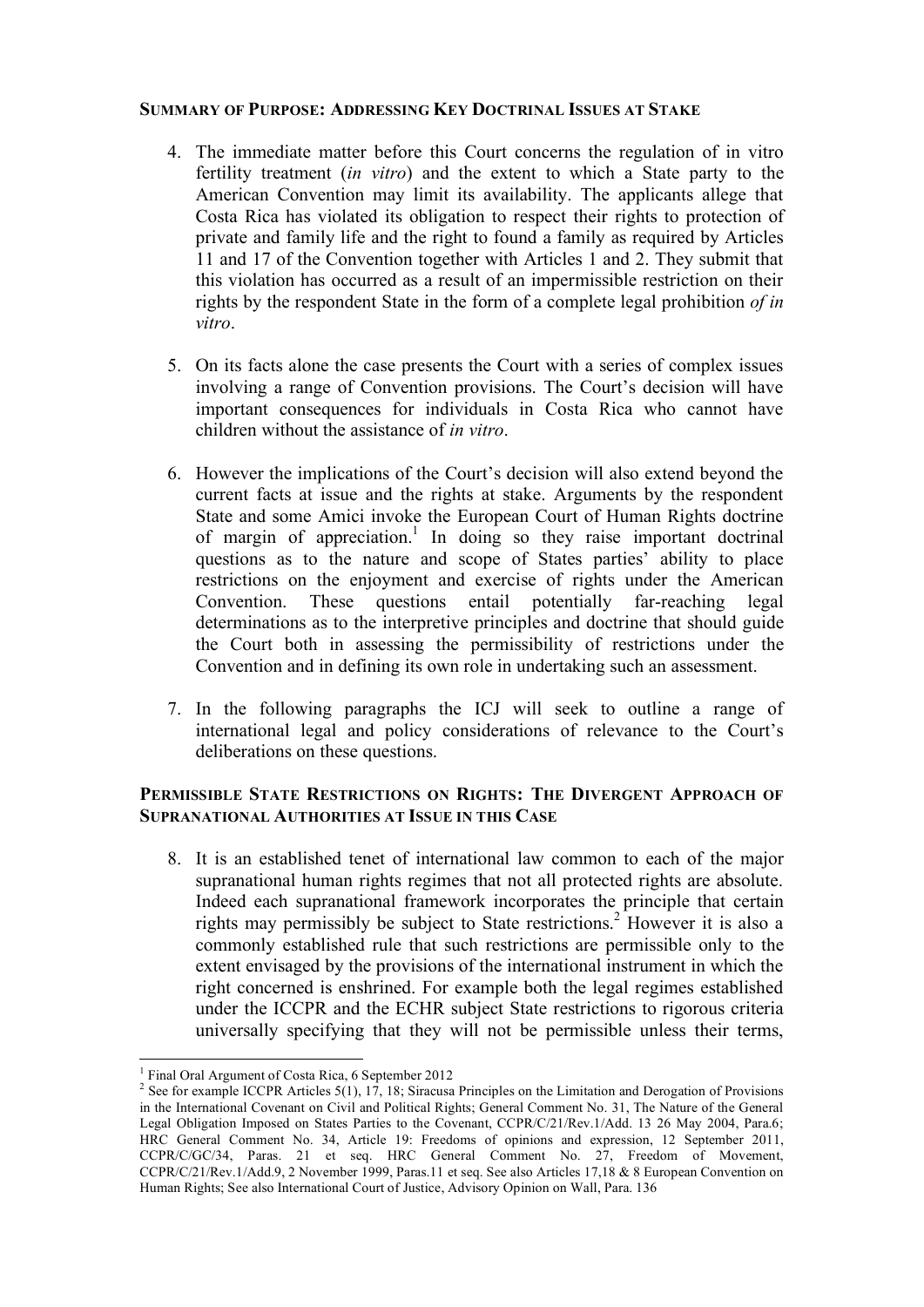form and effects comply with the requirements specified by the provisions of the relevant treaty and jurisprudence of concerned supranational Courts or monitoring mechanisms.<sup>3</sup> Again both the Human Rights Committee and European Court of Human Rights express these criteria or requirements in broadly similar terms: restrictions must be prescribed by law, have a legitimate purpose, and be necessary in a democratic society. In turn the latter requirement implies that the measure must be necessary and proportionate.<sup>4</sup>

- 9. The applicability of this regime and the same broadly defined criteria within the framework of the American Convention is not at issue in the instant case. The applicants and respondents accept that certain rights guaranteed by the American Convention, including privacy and family life, may permissibly be subject to State restrictions. Indeed as this Court has clearly stated on a number of occasions the right to private life, including family life, home, and correspondence "is not an absolute right and can be restricted by the States."5 Moreover the fact that the Inter-American human rights framework imposes strict confines on States' recourse to restrictions is not in question. The terms of the Convention clearly hold that restrictions may not suppress or restrict the enjoyment of the rights concerned to a greater extent than provided for by the Convention.<sup>6</sup> For example Convention provisions explicitly outline that restrictions on the right to privacy and family life may not be "abusive or arbitrary."<sup>7</sup> Nor does the case require the Court to revisit the extent to which the Inter-American system aligns with the other two supranational frameworks cited above in its description of the broad criteria against which State measures restricting rights will be assessed. This Court describes the relevant assessment criteria in similar terms holding that a restriction, "must comply with the following requirements: (a) it must be established by law; (b) it must have a legitimate purpose, and (c) it must be appropriate, necessary and proportionate."8
- 10. Instead it is the interpretative approach and doctrine that are to be employed by the Court in determining the compliance of a given State restriction with these broadly agreed criteria that are of concern in this case. For in response to the Applicants' submission that the complete prohibition of *in vitro* in Costa Rica represented an impermissible restriction on their rights to privacy and family life the respondent State and some *Amici* allege that in considering the proportionality and necessity of the prohibition the Court should invoke the European Court's judge-made 'margin of appreciation' doctrine. They argue

 $\frac{1}{3}$  Ibid  $3$  Ihid.

<sup>&</sup>lt;sup>4</sup> Ibid. These criteria are applied to rights provisions concerning, among others, the freedoms of expression, assembly, thought, conscience and religion as well as to rights to privacy and family life and property. Separate criteria may govern the State's derogation of rights in a state of emergency.<br>
<sup>5</sup> Cease of Easher at al. y. Prazil, Indemant of July 6, 2000. (Praliminary

Case of Escher et al. v. Brazil Judgment of July 6, 2009 (Preliminary Objections, Merits, Reparations, and Costs), Para. 116. See also, Case of Tristán Donoso v. Panamá Judgment of January 27, 2009 (Preliminary Objection, Merits, Reparations, and Costs), Para. 56.

<sup>&</sup>lt;sup>6</sup> Article 29, American Convention<br><sup>7</sup> Article 11(2) American Convention; Case of Escher et al. v. Brazil Judgment of July 6, 2009 (Preliminary Objections, Merits, Reparations, and Costs), Paras. 116 & 129; Case of Tristán Donoso v. Panamá Judgment of January 27, 2009 (Preliminary Objection, Merits, Reparations, and Costs), Paras. 55, 56 & 76.

<sup>8</sup> Case of Escher et al. v. Brazil Judgment of July 6, 2009 (Preliminary Objections, Merits, Reparations, and Costs), Para. 129; Case of Tristán Donoso v. Panamá Judgment of January 27, 2009 (Preliminary Objection, Merits, Reparations, and Costs), Para. 76. In these cases the Court has also held these requirements to be cumulative and each of the individual criteria must be met: "the failure to meet any one of such standards implies the measure runs contrary to the Convention."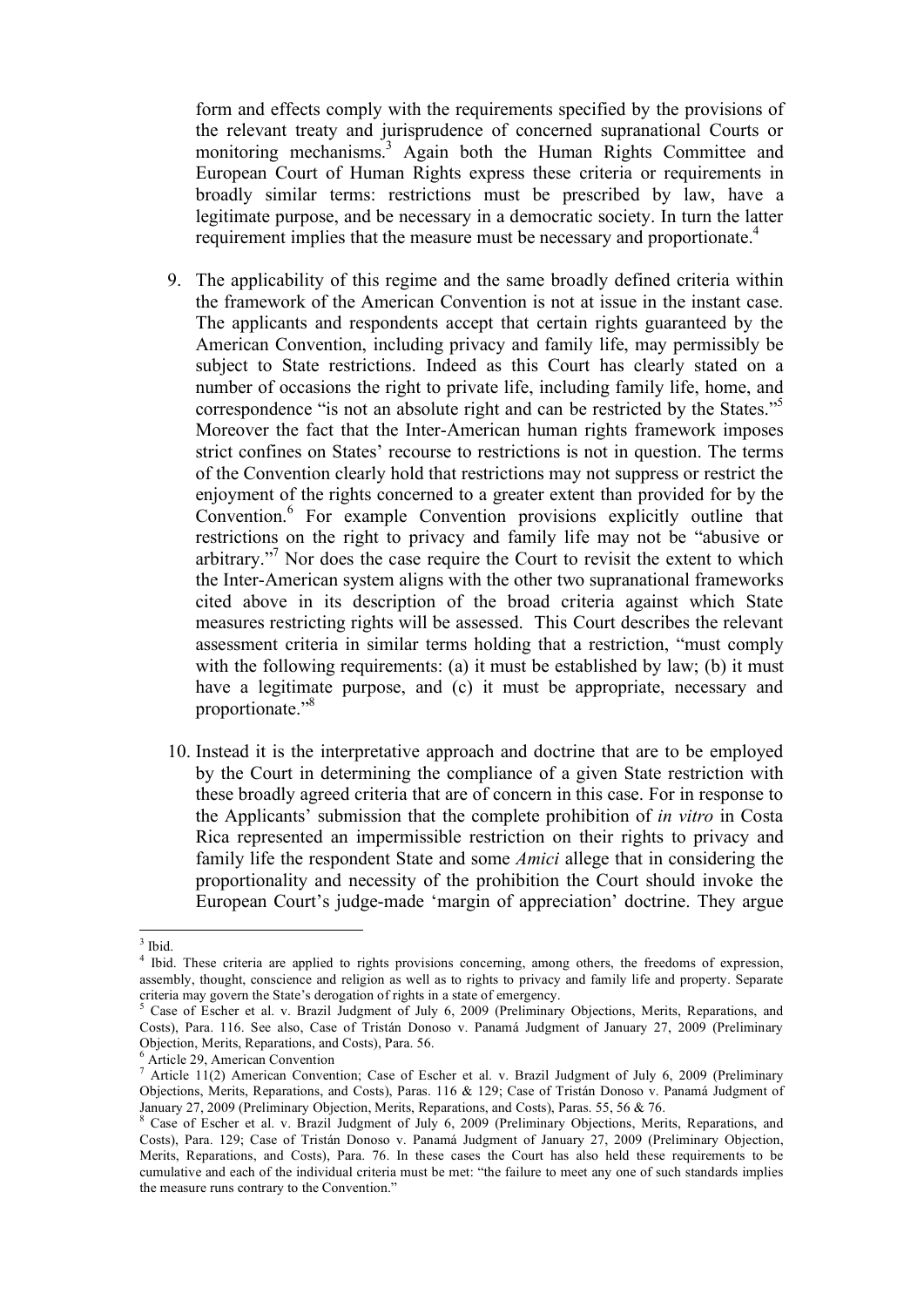that doing so would result in Costa Rica being accorded a 'wide' margin of appreciation enabling it to exercise considerable discretion as to the necessity and proportionality of the prohibition and thereby limiting the role of the Court in assessing the prohibition's compliance with the Convention requirements.<sup>9</sup>

11. This Court's reliance on the doctrine in the present case would mark its introduction into the jurisprudence of the Court for the first time.<sup>10</sup> It would signify a significant departure in its approach to rights restrictions and from that of other supranational bodies such as the Human Rights Committee. It would diverge from the victim-centered principle of interpretation usually applied by this Court. It would have wider policy and institutional implications in relation to the Court's role as pre-eminent adjudicative body within the Inter-American human rights framework.

### **THE EUROPEAN COURT'S MARGIN OF APPRECIATION: AN INTERPRETATIVE DOCTRINE OF JUDICIAL RESTRAINT AND STATE DISCRETION**

- 12. The essence of the European Court's margin of appreciation doctrine involves the imposition by that Court of differing degrees of self-restraint on its review of State conduct. The doctrine was first referenced by the European Court in cases concerning national security interests and declarations of states of emergency.<sup>11</sup> However its application by the Court has now extended far beyond its initial confines and it is regularly invoked in circumstances ranger from broader national security concerns, to restrictions on rights in the administration of justice; from restrictions on freedom of expression to restrictions on privacy and family rights as a result of moral interests.<sup>12</sup>
- 13. Under the doctrine, the extent to which the European Court will undertake a substantive review of whether a State restriction meets the interconnected requirements of necessity and proportionality will increase or decrease on a case-by-case basis depending on a range of factors at play. These factors include: the nature of the rights concerned, the importance, either by the Court's own reckoning or in the national view, of the 'interest' the restriction seeks to protect and the extent to which there is or is not a consensus approach among State parties to the European Convention regarding the matter at issue. $13$
- 14. In cases where the European Court does not find the concerned interest to be accorded a high degree of importance or where it finds a consensus of approach among States parties to the Convention the 'margin of appreciation'

<sup>&</sup>lt;sup>9</sup> Final Oral Argument of Costa Rica, 6 September 2012, Inter-American Court of Human Rights

<sup>&</sup>lt;sup>10</sup> Although the Court referred to the phrase 'margin of appreciation' once in an advisory opinion in 1984 it does not appear that its purpose was to invoke a legal concept in the form of the doctrine of margin of appreciation as applied by the European Court of Human Rights. Instead it appears to simply reflect the Courts use of a turn of phrase to describe a degree of discretion available to States in granting nationality. Proposed Amendments to the Naturalization Provisions of the Constitution of Costa Rica, Advisory Opinion OC-4/84, 19 January 1984.<br><sup>11</sup> Lawless v. Ireland, 1 July 1961; Ireland v. UK, Application No. 5310/71, 18 January 1978

<sup>&</sup>lt;sup>12</sup> For a cross section of cases see: Handyside v. the UK, 7 December 1976; Sunday Times v. United Kingdom, 1979; Evans v. UK (Application no. 6339/05), 7 March 2006; ABC v. Ireland, 16 December 2010, Application No. 25579/05; Zana v. Turkey, Application No. 69/1996/688/880, 25 November 1997.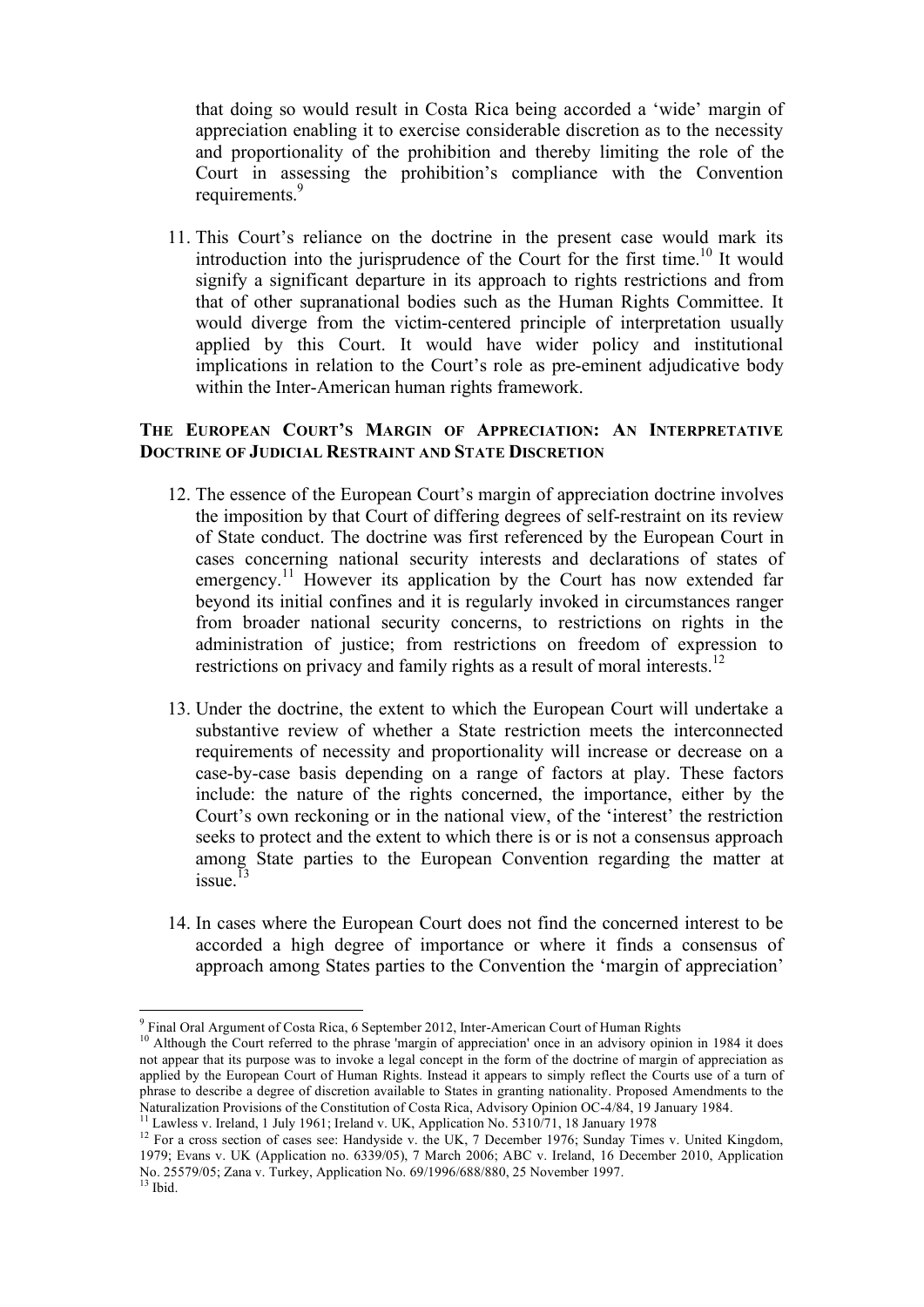it affords to the State concerned will be slim or will not apply. In such instances the Court will undertake a fuller review of whether the measure in question complied with the requirements of necessity and proportionality. However where the Court considers the interest at stake to be of high national importance or where it finds there is a lack of a consensus approach among States parties it will accord the respondent State a wide margin of appreciation. It may then limit the extent to which it will conduct its own detailed assessment of whether the State's chosen measure of restriction was necessary and proportional, holding that in such cases the State is better placed to decide what meets these criteria. Increasingly in such cases the Court will move directly from finding a wide margin exists to finding that the restriction in question was permissible. $14$ 

## **INTRODUCING THE DOCTRINE WOULD MARK A SIGNIFICANT DEPARTURE IN THE APPROACH OF THIS COURT TO ITS ROLE IN A REVIEW OF STATE RESTRICTIONS**

- 15. The approach to State discretion and refrain from substantive review of State conduct that the European Court has developed through the margin of appreciation doctrine finds no equivalent or parallel in the jurisprudence of this Court to date. Indeed it appears the use by different legal authorities of similar terminology to describe the basic criteria a State restriction must meet does not imply recourse by those authorities to the same interpretative doctrine and approach in assessing compliance. Nor does it imply they will reach the same conclusions as to permissibility.
- 16. Indeed this Court has never alluded to a sphere of State discretion that is to be defined with reference to national interests and public opinion in the concerned country or with regard to the extent to which State parties to the American Convention employ a commonality of approach. Instead in instances where it has been asked to consider States' imposition of rights restrictions the Court has consistently specified that it will "examine in detail<sup>"15</sup> the given measure's compliance with relevant criteria. This has involved a clear and definitive assessment by the Court through undertaking a full and substantive criteria-by-criteria review of a given restriction and its effect on the individual rights-bearer concerned.<sup>16</sup> When considering the interconnected requirements of necessity and proportionality the Court will analyze the measure against the following: (a) is the measure designed to fulfill an essential public interest, (b) is it actually effective in achieving this purpose, (c) is it the least restrictive measure possible.<sup>17</sup>

<sup>&</sup>lt;sup>14</sup> See for example: ABC v. Ireland, 16 December 2010, Application No. 25579/05. See for a general discussion: *Allowing the Right Margin, The European Court of Human Rights and the National Margin of Appreciation Doctrine: Waiver or Subsidiarity of European Review*, Dean Spielmann, current President and Judge of the European Court of Human Rights writing extra-judicially.

See for example Case of Ricardo Canese v. Paraguay, Judgment of August 31, 2004, Para. 96;

<sup>16</sup> Case of Castañeda Gutman v. México, Judgment of August 6, 2008; Case of Ricardo Canese v. Paraguay, Judgment of August 31, 2004; Case of Herrera-Ulloa v. Costa Rica, Judgment of July 2, 2004; Case of the Yakye Axa Indigenous Community v. Paraguay, Judgment of 17 June 2005; Case of Escher et al. v. Brazil Judgment of July 6, 2009; Case of Tristán Donoso v. Panamá Judgment of January 27, 2009. 17 Case of Castañeda Gutman v. México, Judgment of August 6, 2008, Para. 186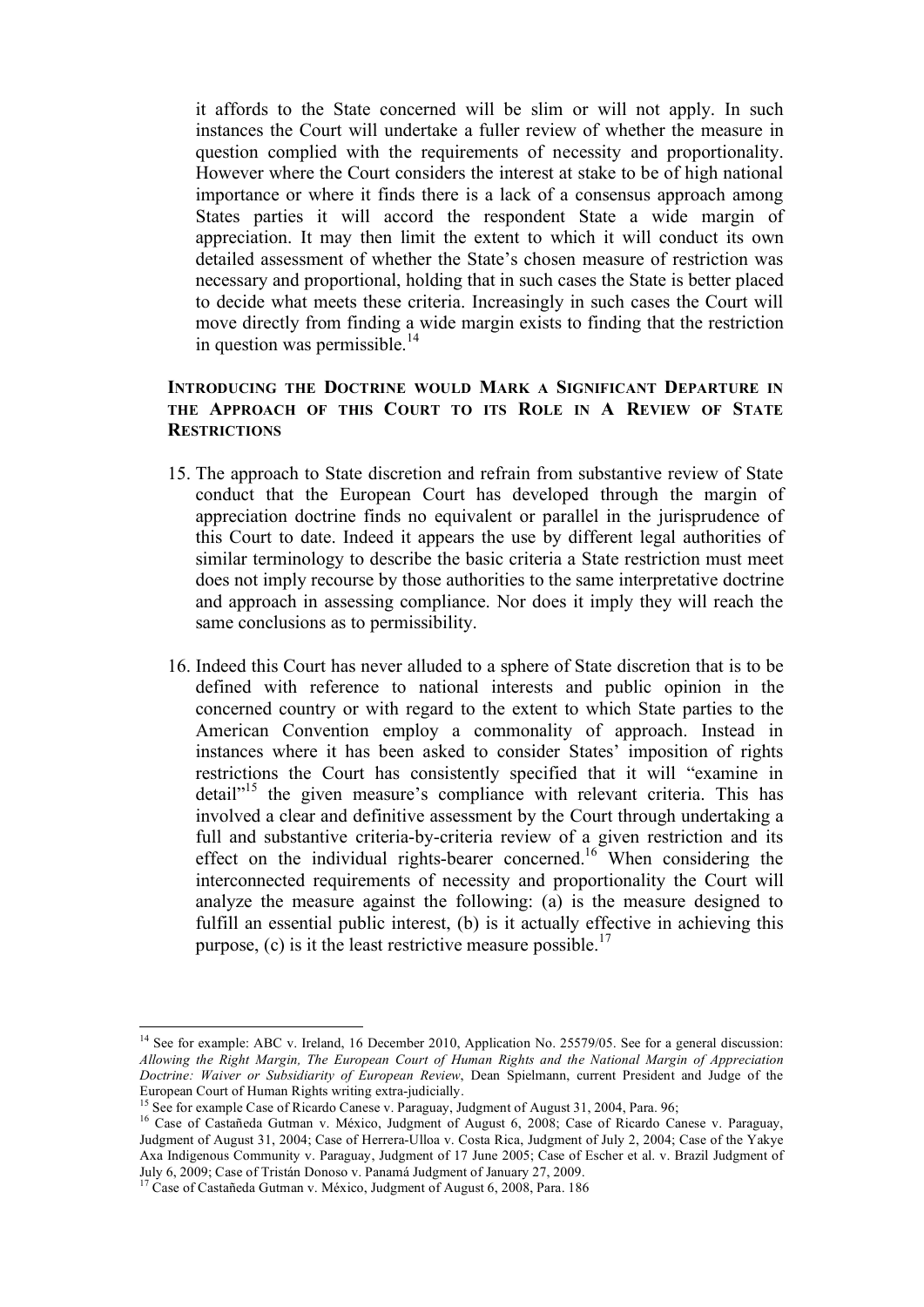- 17. In regard to the latter requirement of least restrictive measure, which the applicants in the instant case allege is contravened by the State's total prohibition on *in vitro*, this Court holds that the option "which least restricts the protected right should be selected,"18 and underlines that the restriction must be so conceived so as not to limit the right any more than is necessary.<sup>19</sup> To this end the Court will undertake its own detailed review and assessment of the terms and impact of the given measure, the extent to which it limits the rights in question, and will assess it against the alternative measures possible.20 Indeed while it is only in this regard that the Court has had regard to the practice of other States regarding the matter at hand its purpose in doing so has not been to determine whether a consensus approach exists or to enable the respondent State to claim a breath of discretion. Rather its aim has been to conduct its own assessment as to whether, and what, less restrictive options may have been possible.<sup>21</sup> This approach confirms the Courts intention to undertake a full assessment in each case of whether each one of the substantive requirements has been met when considered in light of the individual applicant's particular experiences.
- 18. The methodology of this Court in undertaking a full substantive assessment of State restrictions aligns with that of the Human Rights Committee which will also undertake a complete step-by-step assessment of a State restriction. The Committee has held that in assessing necessity and proportionality it will make its own determination on the facts as to whether restrictions are, "appropriate to achieve their protective function … the least intrusive instrument amongst those which might achieve their protective function … proportionate to the interest to be protected. $^{222}$  In this regard the Committee has underlined that in imposing restrictions on rights a State "must" demonstrate in specific and individualized fashion<sup>223</sup> its compliance with each of the specified criteria.
- 19. Indeed not only have this Court and the Human Rights Committee refrained from introducing the doctrine, its components have been distinguished by the Court and the Committee as immaterial to their considerations.
- 20. For example the Human Rights Committee has held explicitly distinguished the doctrine from the ICCPR legal framework specifying that the scope of a States ability to restrict rights under the Covenant, "is not to be assessed by reference to a margin of appreciation but by reference to the obligations it has undertaken."<sup>24</sup> The Committee has reserved to itself the assessment of

<sup>&</sup>lt;sup>18</sup> Advisory Opinion OC-5/85, 13 November 1985, Compulsory Membership in an Association Prescribed by Law for the Practice of Journalism, Para. 46; Case of Ricardo Canese v. Paraguay, Judgment of August 31, 2004, Para. 96; Case of Herrera-Ulloa v. Costa Rica, Judgment of July 2, 2004, Para. 121; Case of the Yakye Axa Indigenous Community v. Paraguay, Judgment of 17 June 2005, Para. 145. 19 Ibid.

<sup>&</sup>lt;sup>20</sup> See by analogy the Courts reasoning in the Case of Castañeda Gutman v. México, Judgment of August 6, 2008, Para.196.

<sup>&</sup>lt;sup>21</sup> See for example, Case of Castañeda Gutman v. México, Judgment of August 6, 2008, Para.196

<sup>&</sup>lt;sup>22</sup> Human Rights Committee, General Comment No. 34, Article 19: Freedoms of opinions and expression, 12 September 2011, CCPR/C/GC/34, Para. 34

<sup>&</sup>lt;sup>23</sup> Human Rights Committee, General Comment No. 34, Article 19: Freedoms of opinions and expression, 12 September 2011, CCPR/C/GC/34, Para. 35

<sup>24</sup> Human Rights Committee, Lansman v. Finland, Communication No. 511/1992, U.N. Doc. CCPR/C/52/D/511/1992, 1994, Para. 9.4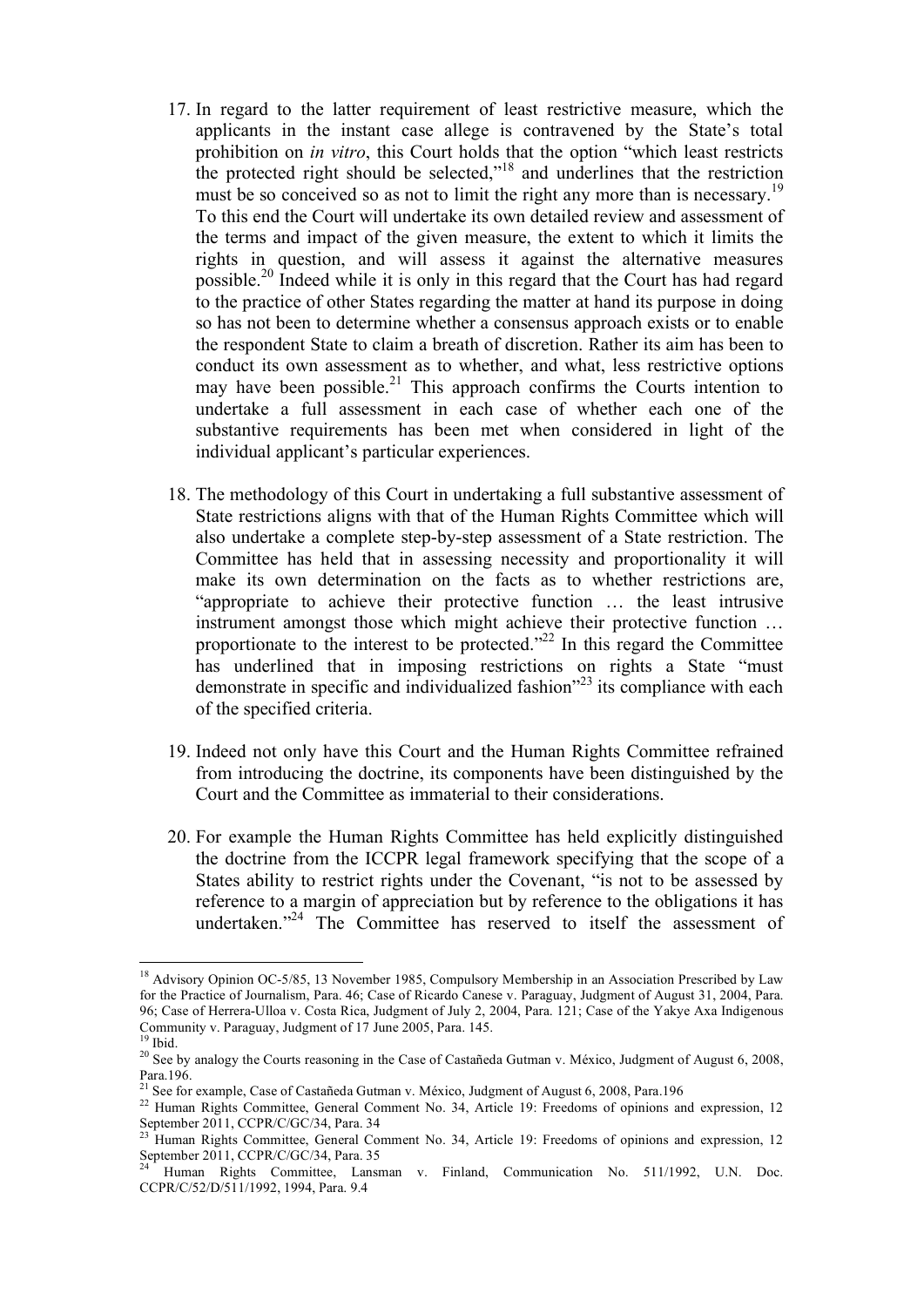whether, in a given situation, a rights restriction complies with the criteria of necessity and proportionality, recalling again that this is not to be assessed by reference to a "margin of appreciation."<sup>25</sup>

21. Meanwhile this Court has specified that rights cannot be restricted at the discretion of governments<sup>26</sup> and has held that the fact that a matter, "is a controversial issue in some sectors and countries, and that it is not necessarily a matter of consensus, cannot lead this Court to abstain from issuing a decision, since in doing so it must refer solely and exclusively to the stipulations of the international obligations arising from a sovereign decision by the States to adhere to the American Convention."<sup>27</sup>

#### **INTRODUCING THE DOCTRINE WOULD HAVE SIGNIFICANT POLICY & INSTITUTIONAL IMPLICATIONS: CRITICISMS & CONCERNS**

- 22. The caution which this Court has implicitly expressed in relation to the margin of appreciation doctrine, and which is echoed in the Human Rights Committee's explicit rejection of the doctrine, resonates with significant criticisms and concerns regarding the doctrine that have been expressed by a range of leading additional actors and authorities. In the words of one jurist: "the margin of appreciation is the most controversial 'product' of the European Court of Human Rights."<sup>28</sup> Indeed it is notable that in global UN negotiations of a new Optional Protocol to the Covenant on Economic, Social and Cultural Rights establishing an individual communication mechanism a majority of States overwhelmingly rejected a proposal to include a textual reference to the doctrine.<sup>29</sup> In this context many States parties to the American Convention expressed the view that the doctrine was not appropriate for inclusion in a supranational human rights framework and observed that the concept was foreign to their systems of judicial and legal review.<sup>30</sup> The Optional Protocol was adopted in 2008 without such a reference.
- 23. Although varied and nuanced these concerns ultimately relate to the institutional and policy implications arising from the role the doctrine defines for the judicial body and the excessive extent of discretion and latitude it accords to State decision-making which is inconsistent with the object and purpose of international human rights instruments. The doctrine may serve to undermine the essential role of a Court in clearly enunciating what the treaty provides.
- 24. *The doctrine causes supranational adjudicative bodies to limit the exercise of their appropriate conventional review functions.* Key concerns regarding the application of the doctrine relate to the fact that for many commentators it

<sup>&</sup>lt;sup>25</sup> Human Rights Committee, General Comment No. 34, Article 19: Freedoms of opinions and expression, 12 September 2011, CCPR/C/GC/34, Para. 36<br><sup>26</sup> Advisory Opinion OC-6/86, 9 May 1986, The word "laws" in Article 30 of the American Convention on Human

Rights, Paras. 22 & 26

<sup>27</sup> Case of Atala Riffo and Daughters v. Chile, Judgment of 24 February 2012, Para. 92

<sup>&</sup>lt;sup>28</sup> S. van Drooghenbroeck, La proportionnalité dans le droit de la Convention européenne des droits de l'homme. Prendre l'idée simple au sérieux, p.527

<sup>&</sup>lt;sup>29</sup> See Report of the Open-ended Working Group on an optional protocol to the International Covenant on Economic, Social and Cultural Rights on its fifth session, UN/A/HRC/8/7\*, 23 May 2008 30 Ibid.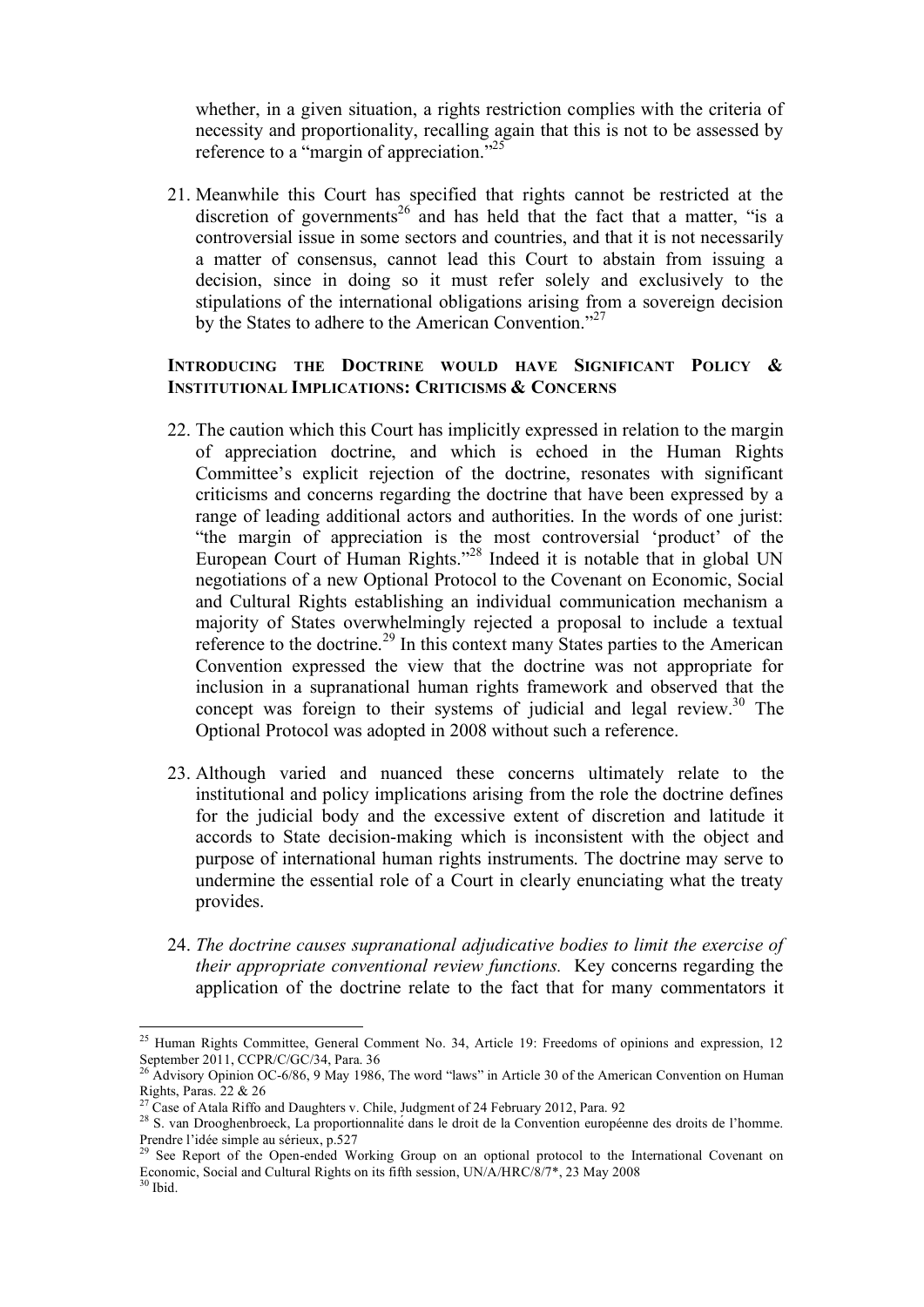entails an abdication of responsibility by the European Court when matters are politically sensitive or socially controversial thereby allowing States a degree of immunity in regard to such matters. $31$  In the words of one jurist there is a widespread concurrence of legal opinion that that doctrine entails "a level of European review that is less intense than the review that the Court is entitled to perform on the basis of its 'full jurisdiction.'"<sup>32</sup> Indeed a judge of the European Court has indicated that perhaps at times through the doctrine the "Court waives it power of review – if indeed one may speak of a waiver."<sup>33</sup>

- 25. *The doctrine extends beyond State discretion to decide on national mechanisms of rights implementation***.** It is uncontested that there are many different ways in which a State may acceptably give effect to its international human rights obligations. A range of compatible measures may be available to national authorities. In the realm of State restrictions on rights the appropriate role of the supranational authority may not always involve precise prescription in every case of the exact form that a treaty-compliant restriction must take. Rather its task is to identify what State conduct will fall foul of the treaty under its jurisdiction and to consider the extent to which a particular law or practice is compatible with a State's discharge of its obligations. However the margin of appreciation doctrine may limit the appropriate role of the supranational authority in undertaking this assessment.
- 26. *Conventional standards concerning State restrictions already involve significant State discretion.* Significant concerns regarding the doctrine emanate from the fact that the concept of permissible State restrictions on rights already necessarily conceives of an integral degree of State discretion in the implementation of human rights obligations. By their very nature the legal components of necessity and proportionality enable a significant degree of flexibility and latitude and allow for State justification of interference with rights. Whereas generating an additional layer of leeway, defined with vague reference to national interests and the practice and conduct of other States, the margin of appreciation doctrine extends State discretion over and above that already implicitly entailed in the express treaty provision for restrictions.
- 27. *State compliance with international treaty obligations should not be assessed with wholesale deference to State interests, national public opinion and practices of other States.* Considerable concerns are often expressed regarding the doctrine's implications for the universality of human rights and the

<sup>&</sup>lt;sup>31</sup> See for a selection of views: Cançado Trindade, El Derecho Internacional de los Derechos Humanos en el Siglo XXI, Jurídica de Chile, Santiago, 2001, p. 386 et seq; Ni Aolain, The Emergency of Diversity: Differences in Human Rights Jurisprudence, Fordham International Law Journal, October, 1995; Benvenisti, Margin of Appreciation, Consensus and Universal Standards, New York University Journal of International Law and Politics, 1999; Lord Lester of Herne Hill, "The European Court of Human Rights after 50 Years", European Human Rights Law Review, 2009, p. 474; See for a general discussion of views concerning the doctrine: *Allowing the Right Margin, The European Court of Human Rights and the National Margin of Appreciation Doctrine: Waiver or Subsidiarity of European Review*, Dean Spielmann, current President and Judge of the European Court of Human Rights writing extra-judicially.<br><sup>32</sup> L Collewsert "Ourl runn"

J. Callewaert, "Quel avenir pour la marge d'appréciation ?", in P. Mahoney, F. Matscher, H. Petzold and L. Wildhaber (ed.), Protecting Human Rights: The European Perspective. Studies in memory of Rolv Ryssdal, p. 149<br><sup>33</sup> *Allowing the Right Margin, The European Court of Human Rights and the National Margin of Appreciation Doctrine: Waiver or Subsidiarity of European Review*, Dean Spielmann, current President and Judge of the European Court of Human Rights writing extra-judicially.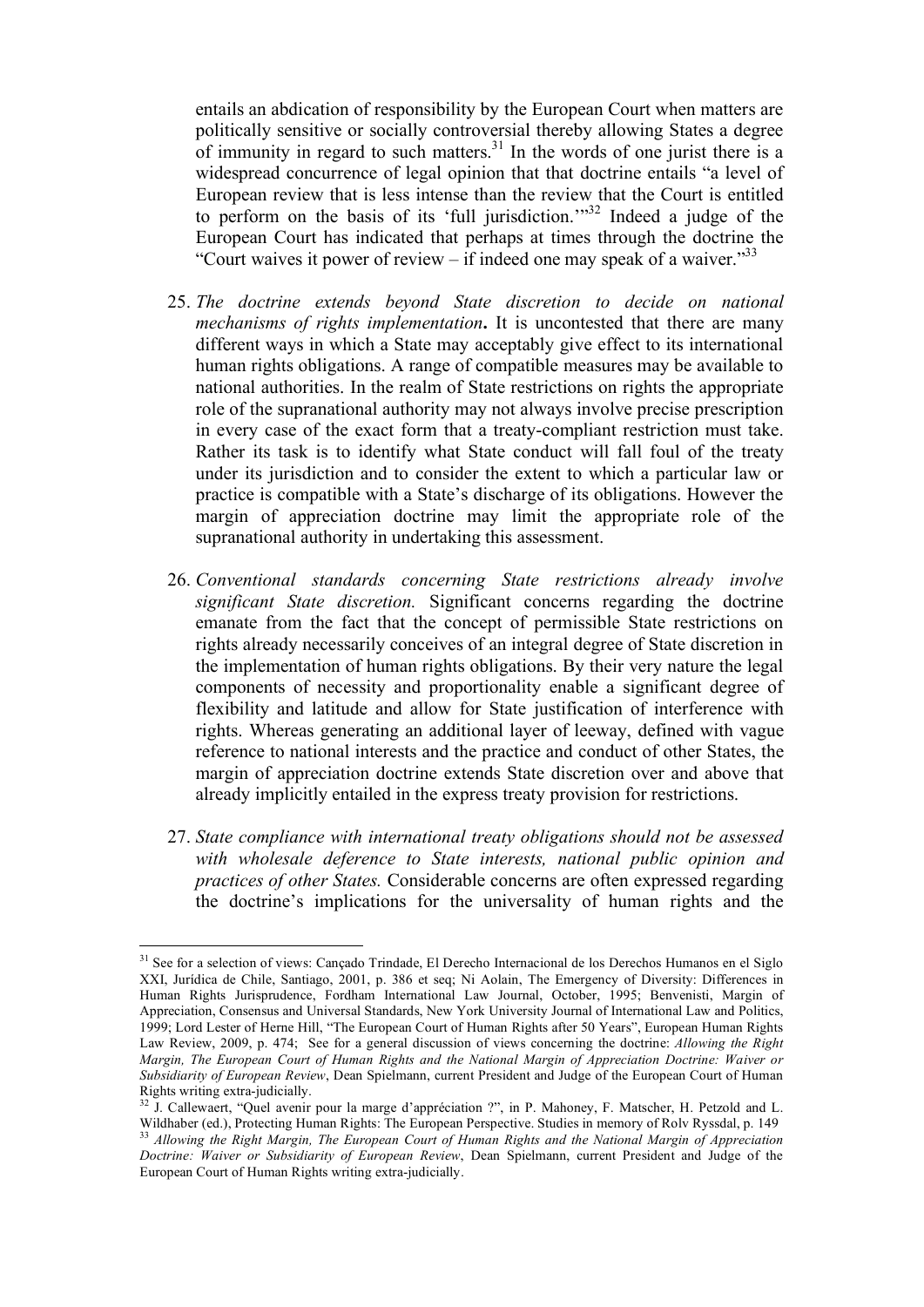integrity of international law and standards. These relate to the deference and relevance it extends to national interests and local public opinion as well as to the behaviour of other States parties and to concerns regarding an emerging relativity of rights in certain controversial or sensitive spheres. The introduction of these elements as key reference points in a international human rights framework belies both the universal nature of the legal obligations to which State parties have consented and the central purpose of the system as to provide legal guarantees to individual rights-bearers in all States parties notwithstanding the social mores at play in the given national context. Moreover allowing State restrictions to limit the exercise of rights in the personal sphere through considerable deference to public opinion and/or majority religious or moral views may undermine the nature of human rights guarantees and the safeguards necessary for social pluralism and protecting the rights of individuals from majority override. As this Court has underlined, "social, cultural and institutional changes are taking place in the framework of contemporary societies, which are aimed at being more inclusive of their citizens different lifestyles. This is evident in the social acceptance of interracial couples, single mothers or fathers and divorced couples, which at one time were not accepted by society. In this regard the law and the State must help to promote social process."34

28. *The doctrine can become an institutional touchstone for States parties in seeking a more limited form of judicial review.* In the European system, the margin of appreciation doctrine has become a central element in political challenges to the Court's review by certain governments, which have urged an even broader application of the margin so as to avoid what they see as the Court's unjustifiable intrusion into national sovereignty.<sup>35</sup> Governments of some State parties have sought to shape the doctrine through Ministerial Declarations and amendments to the Convention, which would prescribe the breadth of the margin of appreciation and thereby limit the scope of the Court's review of States' Convention obligations. In particular, in negotiations of the Brighton Declaration on the Future of the European Court of April 2012, early drafts of the Declaration called for the codification of the margin of appreciation in the Convention, and affirmed that states should enjoy a "considerable" margin of appreciation in the application of the Convention rights, without reference to the nature of the rights or circumstances at issue.<sup>36</sup> Ultimately these proposals were rejected by State parties, and the final Brighton Declaration called only for a mere reference to the doctrine in the preamble of the Convention. $37$  However the debate demonstrates the doctrine's potential as a conduit for undue government pressure on the Court.<sup>38</sup>

<sup>&</sup>lt;sup>34</sup> Case of Atala Riffo and Daughters v. Chile, Judgment of 24 February 2012, Para. 120<br><sup>35</sup> See for example, Speech by David Cameron, Prime Minister of the United Kingdon, 25 January 2012

<sup>&</sup>lt;sup>36</sup> Draft Brighton Declaration, 23 February 2012, http://www.guardian.co.uk/law/interactive/2012/feb/28/echr-<br>reform-uk-draft?INTCMP=SRCH<br> $\frac{37 \text{ Hich}}{201}$ 

High Level Conference on the Future of the European Court of Human Rights, Brighton Declaration, http://hub.coe.int/en/20120419-brighton-declaration/ para.12.a and b.<br><sup>38</sup> The Court itself opposed such proposals and the President of the Court stressed, extrajudicially, the Court's

concern at this and other related proposals which carried "the idea that Governments can in some way dictate to the Court how its case-law should evolve or how it should carry out the judicial functions conferred on it."High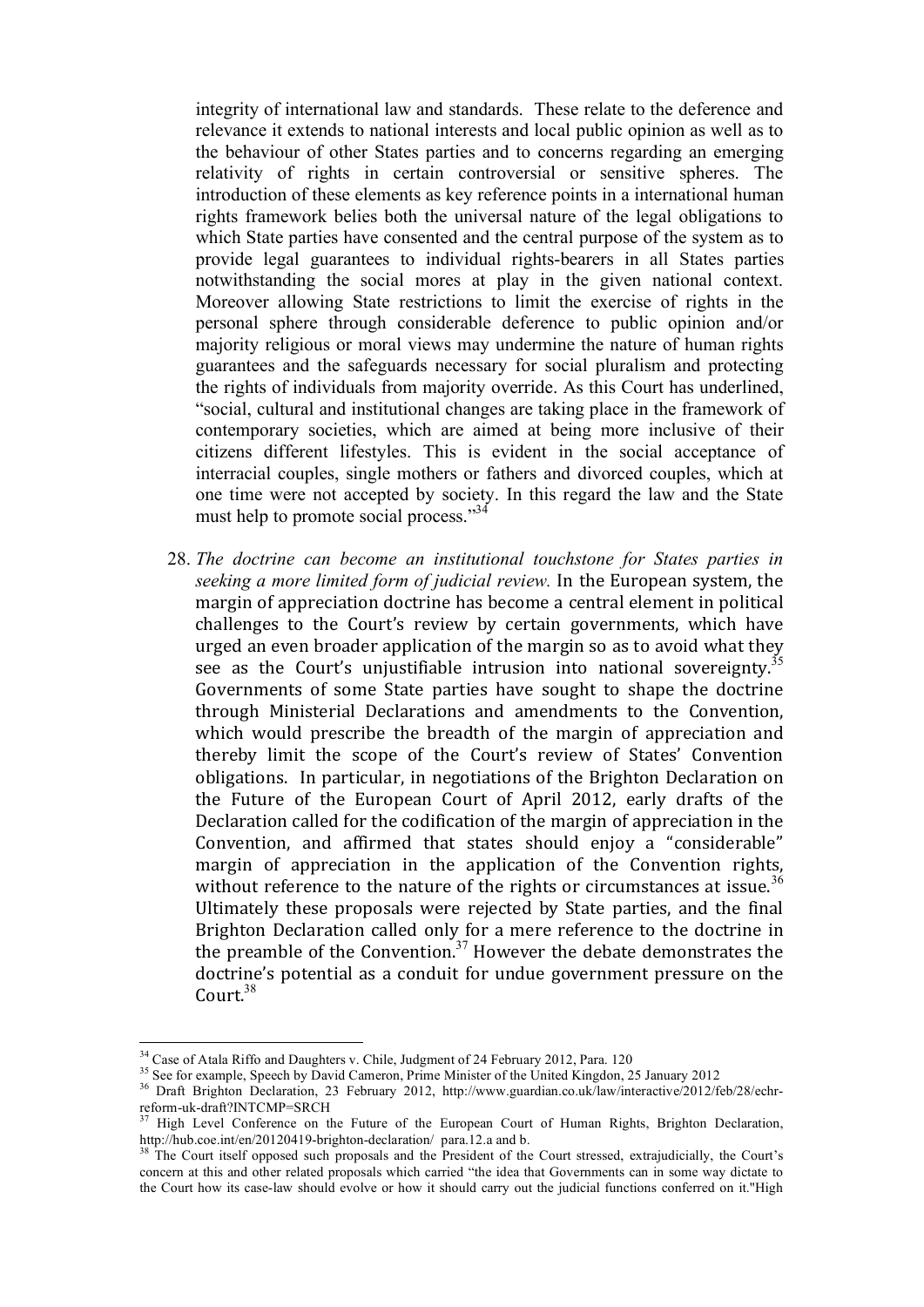#### **Concerns from within the European Court of Human Rights**

- 29. Indeed to differing degrees many of these concerns have been echoed from within the European Court itself and the doctrine has been the subject of partly dissenting opinions by a range of European Court judges in a variety of cases.
- 30. In his partly dissenting judgment in *Z v. Finland*, Judge de Meyer issued the most explicit doctrinal critique of the doctrine that has emerged from within the European Court. He expressed the view that:

*"In the present judgment the Court once again relies on the national authorities' "margin of appreciation." I believe that it is high time for the Court to banish that concept from its reasoning. It has already delayed too long in abandoning this hackneyed phrase and recanting the relativism it implies. It is possible to envisage a margin of appreciation in certain domains. It is, for example, entirely natural for a criminal court to determine sentence - within the range of penalties laid down by the legislature - according to its assessment of the seriousness of the case. But where human rights are concerned, there is no room for a margin of appreciation which would enable the States to decide what is acceptable and what is not. On that subject the boundary not to be overstepped must be as clear and precise as possible. It is for the Court, not each State individually, to decide that issue, and the Court's views must apply to everyone within the jurisdiction of each State."39*

31. Meanwhile judges have also criticized the growing readiness of the Court to invoke the doctrine in relation to an ever-increasing set of legal questions and rights-issues. For example, in a concurring opinion in *Egeland and Hanseid v. Norway*, Judge Rozakis contested the doctrine's introduction into the Courts reasoning in the case, emphasizing that in his view, "the Chamber has applied in the circumstances of the case the concept of the margin of appreciation with a degree of automaticity<sup> $,40$ </sup> even though the facts of the case did not "allow" its introduction. He went on to underline that:

> "*If the concept of the margin of appreciation has any meaning whatsoever in the present-day conditions of the Court's case-law, it should only be applied in cases where, after careful consideration, it establishes that national authorities were really better placed than the Court to assess the "local" and specific conditions which existed within a particular domestic order, and, accordingly, had greater*

<sup>!!!!!!!!!!!!!!!!!!!!!!!!!!!!!!!!!!!!!!!!!!!!!!!!!!!!!!!!!!!!!!!!!!!!!!!!!!!!!!!!!!!!!!!!!!!!!!!!!!!!!!!!!!!!!!!!!!!!!!!!!!!!!!!!!!!!!!!!!!!!!!!!!!!!!!!!!!!!!!</sup> Level Conference, Brighton, Speech of Sir Nicholas Bratza. http://www.echr.coe.int/NR/rdonlyres/8D587AC3- 7723-4DB2-B86F-01F32C7CBC24/0/2012\_BRIGHTON\_Discours\_Bratza\_EN.pdf 39 Case of Z v. Finland, Application No. 9/1996/627/811, 25 February 1997, Partly Dissenting Opinion of Judge de

Meyer, Para.III

 $40$  Case of Egeland & Hanseid v. Norway, Applications nos. 34438/04, 16 April 2009, Concurring Opinion of Judge Rozakis, Para. (a)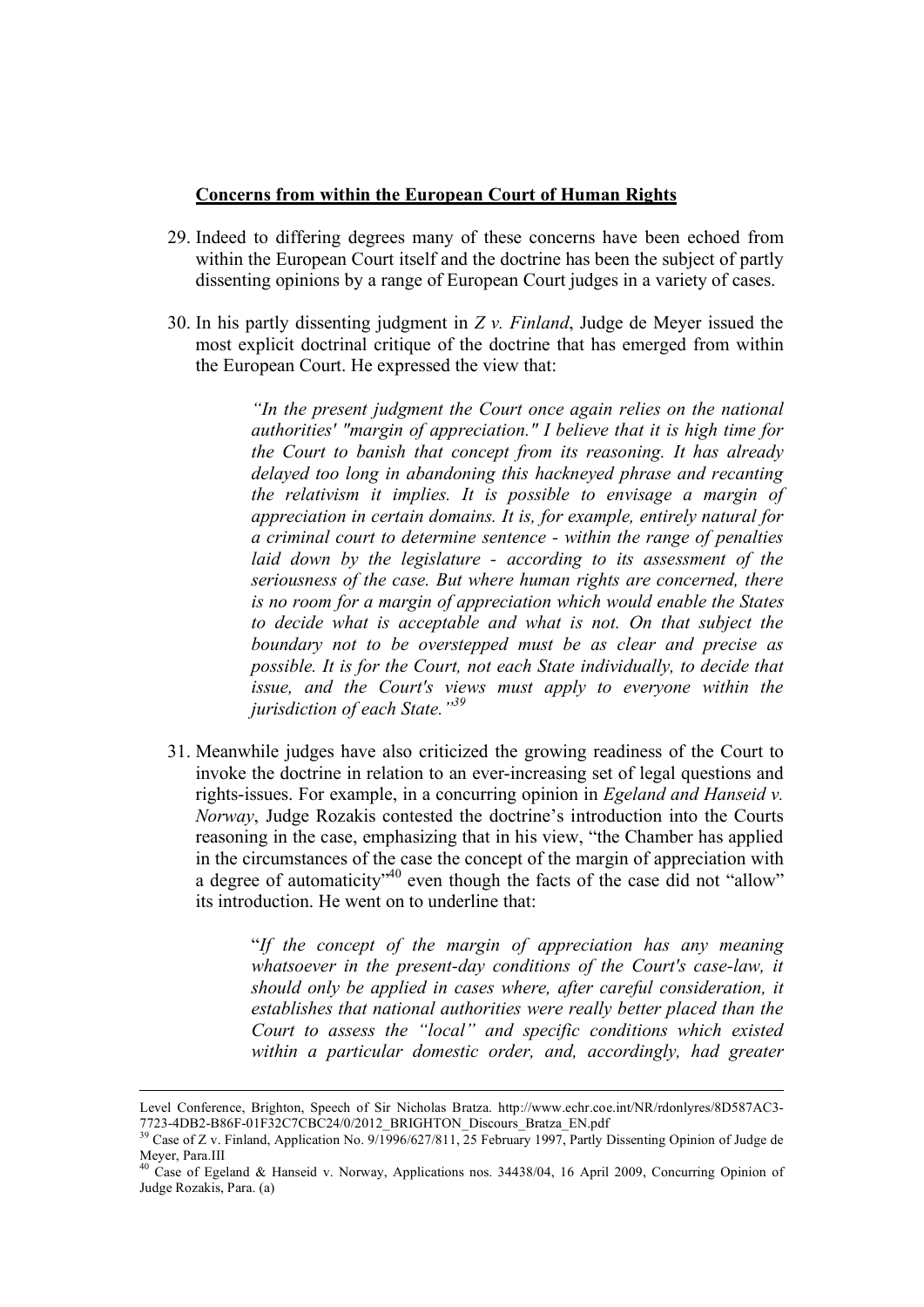*knowledge than an international court in deciding how to deal, in the most appropriate manner, with the case before them. Then, and only then, should the Court relinquish its power to examine, in depth, the*  facts of a case, and limit itself to a simple supervision of the national *decisions, without taking the place of national authorities, but simply*  examining their reasonableness and the absence of arbitrariness."<sup>41</sup>

- 32. More recently in a joint dissenting opinion in *ABC v. Ireland* a group of judges expressed grave concern regarding the trajectory of the doctrine's development and its expansion by the majority opinion in that case.<sup>42</sup> While they did not seek to abrogate the doctrine *per se* they expressed alarm regarding its increasing breath and the degree of State discretion allowed. In that case, in finding a restriction on the rights of two of the applicants to be permissible, the majority of the Court considered that despite the existence of a clear consensus among State parties regarding the matter at stake, the State still enjoyed a wide margin of appreciation as a result of the national importance ascribed to the interest at stake as evidenced by the "profound moral views of the Irish people."<sup>43</sup> However in the view of the dissenting judges this marked a considerable departure: "this will be one of the rare times in the Court's case-law that Strasbourg considers that such consensus does not narrow the broad margin of appreciation of the State concerned."<sup>44</sup> In their view the restriction in question did give rise to a violation of the Convention and the dissenting opinion emphasized their strong disagreement with the majority's approach to the margin of appreciation specifying that it, "shifts the focus of this case away from the main issue,"45 "bases its reasoning on two disputable premises<sup>146</sup> and in some respects reflects a "circular" argument.<sup>47</sup>
- 33. More specifically the dissenting opinion expresses considerable alarm regarding the weight attributed by the Court to national public opinion:

*"It is the first time that the Court has disregarded the existence of a European consensus on the basis of "profound moral views". Even assuming that these profound moral views are still well embedded in the conscience of the majority of Irish people, to consider that this can override the European consensus, which tends in a completely different direction, is a real and dangerous new departure in the Court's case-law. A case-law which to date has not distinguished between moral and other beliefs when determining the margin of appreciation which can be afforded to States in situations where a European consensus is at hand."48*

 $41$  Ibid.

<sup>&</sup>lt;sup>42</sup> Case of ABC v. Ireland, Application No. 25579/05, 16 December 2010, Joint Dissenting Opinion of Judges Rozakis, Tulkens, Fura, Hirvela, Malineerni and Poalenlungi

 $^{43}$  Case of ABC v. Ireland, Application No. 25579/05, 16 December 2010, Para. 21<br> $^{44}$  Case of ABC v. Ireland, Application No. 25579/05, 16 December 2010, Joint Dissenting Opinion of Judges Rozakis, Tulkens, Fura, Hirvela, Malinverni and Poalenlungi, Para. 6 45 Ibid. Para. 7

 $46$  Ibid.

 $47$  Ibid. Para. 8 48 Ibid. Para 9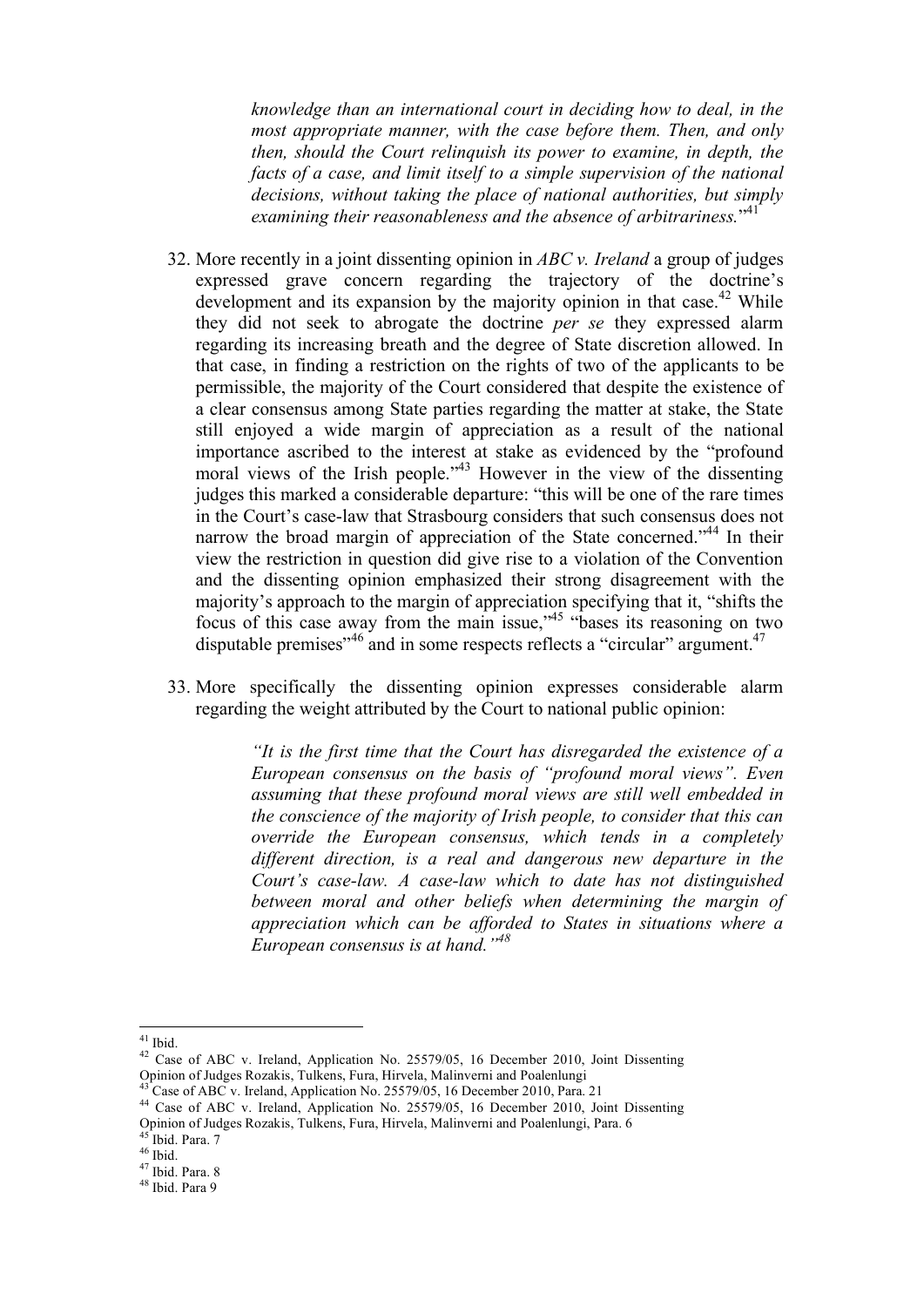34. Another separate opinion in the case took issue with the majority approach, which upon finding a wide margin of appreciation to exist in the case had directly moved to a finding that the restriction in question was permissible. In doing so the Court did not undertake its own appraisal and assessment of the impact of the restriction on the individual applicants, considering their particular and specific circumstances. In the view of the separate opinion, even where a wide margin of appreciation exists, such an individualized appraisal by the Court itself is still vital. $49$ 

### **CONCLUSION: INTRODUCING THE DOCTRINE WOULD SYMBOLIZE A DEPARTURE FROM THE VICTIM-CENTERED APPROACH OF THIS COURT TOWARD INCREASED STATE LATITUDE**

- 35. In 2001 a leading Brazilian jurist expressed the view that this Court's application of the doctrine would contradict the victim centered approach at the heart of the Court's jurisprudence and which has designated it a standardbearer for rights-protection and justice among all the supranational adjudicative bodies. He wrote: "the doctrine of the margin of appreciation requires a serious reappraisal. Fortunately, that doctrine has not found an explicit equivalent development in the case law of the Inter-American Court of Human Rights.<sup>50</sup> Moreover, while a justice of this Court, in a concurring opinion, the same jurist noted that, "if other international organizations for the supervision of human rights have incurred in the uncertainties of a fragmenting interpretation, why would the Inter-American Court have to follow this road, abdicating its avant-garde jurisprudence, that has won it the respect of the beneficiaries of our system of protection as well as of the international community."51
- 36. Whereas the doctrine of margin of appreciation prioritizes judicial restraint and deference to national considerations over deference to the individual rights bearer's rights to judicial scrutiny and justice, this Court has consistently specified that the Convention framework "requires that the Convention be interpreted in favor of the individual, who is the object of international protection."52 As a result the Court has adopted a strict approach to interpretation in favor of the individual: the interpretation most favorable to the human being must prevail.<sup>53</sup> In the words of this Court, "when interpreting the Convention it is always necessary to choose the alternative that is most favorable to protection of the rights enshrined."*<sup>54</sup>* When applying this principle in the sphere of rights restrictions the Court has specified that restrictions from

<sup>&</sup>lt;sup>49</sup> Case of ABC v. Ireland, Application No. 25579/05, 16 December 2010, Concurring Opinion

of Judge Lopez Guerda joined by Judge Casadevall, Paras. 3-4 50 Cançado Trindade, El Derecho Internacional de los Derechos Humanos en el Siglo XXI, Jurídica de Chile, Santiago, 2001, p. 386 et seq.

<sup>51</sup> Concurring Opinion of Cançado Trindade, Case of López Álvarez v. Honduras, Judgment of February 1, 2006

<sup>52 13</sup> November 1981, In the Matter of Viviano Gallardo, Decision of the Inter-American Court of Human Rights, Para. 16

 $53$  Ibid.

<sup>54</sup> Mapiripan Massacre, v. Colombia, Merits, 15 September 2005, Para.106; Case of the Ricardo Canese v. Paraguay, Judgment of August 31, 2004, Para. 181; Case of Atala Riffo and Daughters v. Chile, Judgment of 24 February 2012, Para. 84; Advisory Opinion OC-5/85, 13 November 1985, Compulsory Membership in an Association Prescribed by Law for the Practice of Journalism, Para. 52